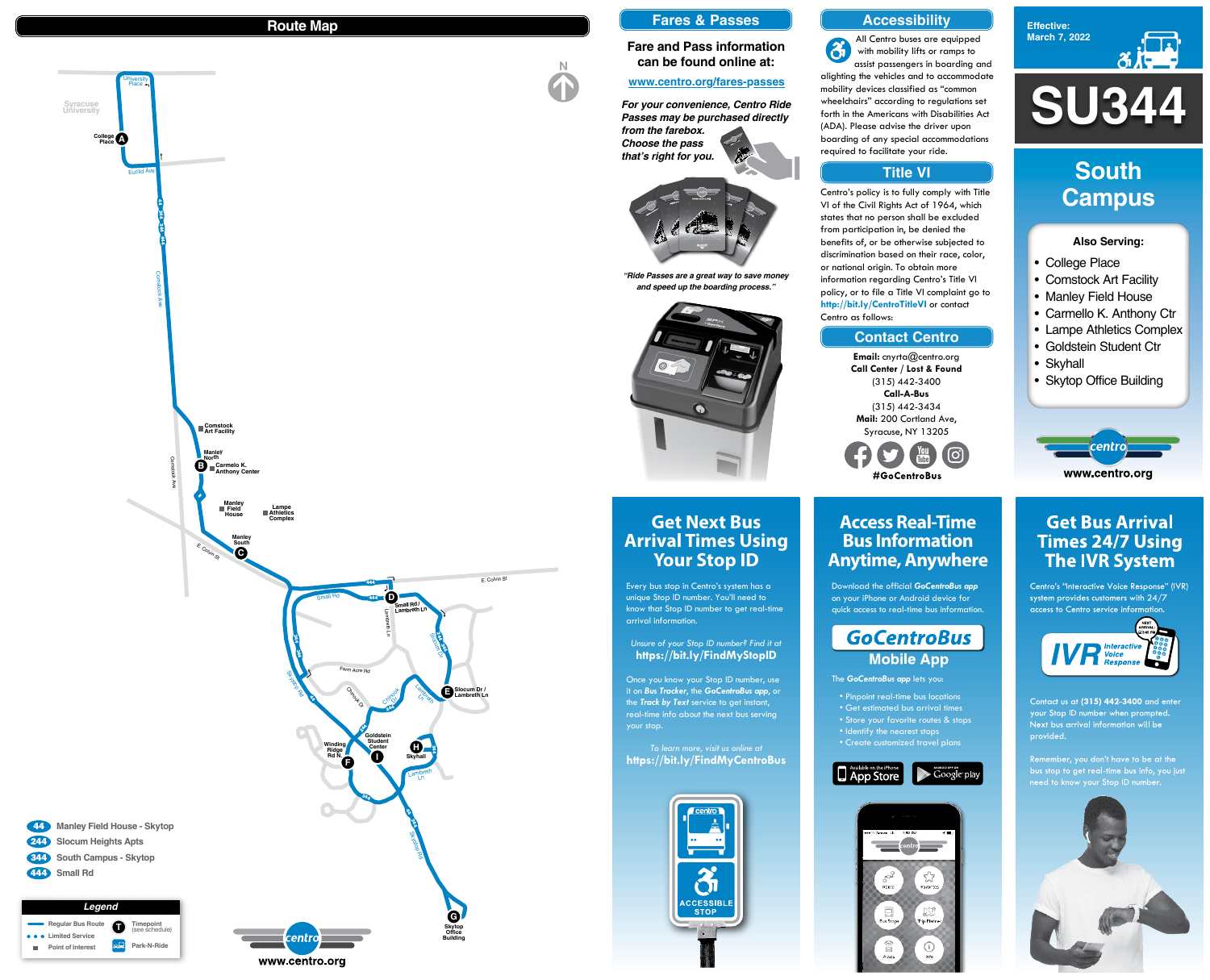| 344        | 2:21         | 2:24         | 2:25         | 2:29                     | 2:31                     | 2:34                     | 2:36         | -----                    | 2:41                     |
|------------|--------------|--------------|--------------|--------------------------|--------------------------|--------------------------|--------------|--------------------------|--------------------------|
| 344        | 2:29         | 2:32         | 2:33         | 2:37                     | 2:39                     | 2:42                     | 2:44         | 2:46                     | 2:49                     |
| 344        | 2:37         | 2:40         | 2:41         | 2:45                     | 2:47                     | 2:50                     | 2:52         | $\sim$                   | 2:57                     |
| 344        | 2:45         | 2:48         | 2:49         | 2:53                     | 2:55                     | 2:58                     | 3:00         | 3:02                     | 3:05                     |
| 344        | 2:53         | 2:56         | 2:57         | 3:01                     | 3:03                     | 3:06                     | 3:08         | $\overline{\phantom{a}}$ | 3:13                     |
| 344        | 3:01         | 3:04         | 3:05         | 3:09                     | 3:11                     | 3:14                     | 3:16         | 3:18                     | 3:21                     |
| 344        | 3:09         | 3:12         | 3:13         | 3:17                     | 3:19                     | 3:22                     | 3:24         | $\sim$                   | 3:29                     |
| 344        | 3:17         | 3:20         | 3:21         | 3:25                     | 3:27                     | 3:30                     | 3:32         | 3:34                     | 3:37                     |
| 44         | 3:20         | 3:23         | 3:24         | $\sim$                   | $\sim$                   | $\sim$                   | 3:29         | 3:32                     | ----                     |
| 344        | 3:25         | 3:28         | 3:29         | 3:33                     | 3:35                     | 3:38                     | 3:40         | $\sim$                   | 3:45                     |
| 344        | 3:33         | 3:36         | 3:37         | 3:41                     | 3:43                     | 3:46                     | 3:48         | 3:50                     | 3:53                     |
| 344        | 3:41         | 3:44         | 3:45         | 3:49                     | 3:51                     | 3:54                     | 3:56         | $\overline{\phantom{a}}$ | 4:01                     |
| 44         | 3:46         | 3:49         | 3:50         | $\sim$                   | $\sim$                   | $\sim$                   | 3:55         | 3:58                     | $\overline{\phantom{a}}$ |
| 344        | 3:49         | 3:52         | 3:53         | 3:57                     | 3:59                     | 4:02                     | 4:04         | 4:06                     | 4:09                     |
| 344        | 3:57         | 4:00         | 4:01         | 4:05                     | 4:07                     | 4:10                     | 4:12         | $\sim$ - $\sim$          | 4:17                     |
| 44         | 3:59         | 4:02         | 4:03         | $\sim$ 1000              | $\sim$                   | $\overline{\phantom{a}}$ | 4:08         | 4:11                     | $\sim$                   |
| 344        | 4:05         | 4:08         | 4:09         | 4:13                     | 4:15                     | 4:18                     | 4:20         | 4:22                     | 4.25                     |
| 44         | 4:12         | 4:15         | 4:16         | $\cdots$                 | $\sim$                   | $\sim$                   | 4:21         | 4:24                     | $\cdots$                 |
| 344        | 4:13         | 4:16         | 4:17         | 4.21                     | 4:23                     | 4:26                     | 4:28         | $\sim$                   | 4:33                     |
| 344        | 4:21         | 4:24         | 4.25         | 4:29                     | 4:31                     | 4:34                     | 4:36         | 4:38                     | 4.41                     |
| 44         | 4:25         | 4:28         | 4:29         | $\sim$                   | $\sim$                   | $\overline{\phantom{a}}$ | 4:34         | 4:37                     | $\overline{\phantom{a}}$ |
| 344        | 4:29         | 4:32         | 4:33         | 4:37                     | 4:39                     | 4:42                     | 4:44         | $\overline{\phantom{a}}$ | 4:49                     |
| 344        | 4:37         | 4:40         | 4:41         | 4:45                     | 4:47                     | 4:50                     | 4:52         | 4:54                     | 4:57                     |
| 44         | 4:38         | 4:41         | 4:42         | $\overline{\phantom{a}}$ | $\overline{\phantom{a}}$ | $\overline{\phantom{a}}$ | 4:47         | 4:50                     | $\overline{\phantom{a}}$ |
| 344        | 4:45         | 4:48         | 4:49         | 4:53                     | 4:55                     | 4:58                     | 5:00         | $\sim$                   | 5:05                     |
| 344        | 4:53         | 4:56         | 4:57         | 5:01                     | 5:03                     | 5:06                     | 5:08         | 5:10                     | 5:13                     |
| 44         | 4:54         | 4:57         | 4:58         | $\cdots$                 | $\cdots$                 | $\sim$                   | 5:03         | 5:08                     | ----                     |
| 344        | 5:01         | 5:04         | 5:05         | 5:09                     | 5:11                     | 5:14                     | 5:16         | $\overline{\phantom{a}}$ | 5:21                     |
| 44         | 5:05         | 5:08         | 5:09         | $\overline{\phantom{a}}$ | $\overline{\phantom{a}}$ | $\overline{\phantom{a}}$ | 5:14         | 5:17                     | ----                     |
| 344        | 5:09         | 5:12         | 5:13         | 5:17                     | 5:19                     | 5:22                     | 5:24         | 5:26                     | 5:29                     |
| 344        | 5:10         | 5:13         | 5:14         | 5:18                     | 5:20                     | 5:23                     | 5:25         | $\sim$ $\sim$ $\sim$     | 5:30                     |
| 44         | 5:10         | 5:13         | 5:14         | $\sim$ 1000              | $\mathbb{R}^n$           | $\overline{\phantom{a}}$ | 5:19         | $\overline{\phantom{a}}$ | ----                     |
| 344        | 5:17         | 5:20         | 5:21         | 5:25                     | 5:27                     | 5:30                     | 5:32         | $\sim$                   | 5:37                     |
| 44         |              | 5:23         | 5:24         |                          |                          |                          |              |                          |                          |
| 344        | 5:20<br>5:25 | 5:28         | 5:29         | ----<br>5:33             | ----<br>5:35             | ----<br>5:38             | 5:29<br>5:40 |                          | ----<br>5:45             |
| 44         | 5:30         | 5:33         |              |                          |                          |                          |              | ----                     |                          |
|            |              |              | 5:34         | ----                     | ----                     | ----                     | 5:39         | ----                     | ----<br>5:53             |
| 344<br>344 | 5:33<br>5:41 | 5:36<br>5:44 | 5:37<br>5:45 | 5:41                     | 5:43                     | 5:46                     | 5:48         | ----<br>5:58             |                          |
|            |              |              |              | 5:49                     | 5:51                     | 5:54                     | 5:56         |                          | 6:01                     |
| 344        | 5:49         | 5:52         | 5:53         | 5:57                     | 5:59                     | 6:02                     | 6:04         | ----                     | 6:09                     |
| 344        | 5:57         | 6:00         | 6:01         | 6:05                     | 6:07                     | 6:10                     | 6:12         | ----                     | 6:17                     |
| 344        | 6:05         | 6:08         | 6:09         | 6:13                     | 6:15                     | 6:18                     | 6:20         |                          | 6:25                     |
| 344        | 6:13         | 6:16         | 6:17         | 6:21                     | 6:23                     | 6:26                     | 6:28         | 6:30                     | 6:33                     |
| 344        | 6:21         | 6:24         | 6:25         | 6:29                     | 6:31                     | 6:34                     | 6:36         |                          | 6:41                     |
| 344        | 6:29         | 6:32         | 6:33         | 6:37                     | 6:39                     | 6:42                     | 6:44         | ----                     | 6:49                     |
| 344        | 6:37         | 6:40         | 6:41         | 6:45                     | 6:47                     | 6:50                     | 6:52         | $\cdots$                 | 6:57                     |
| 344        | 6:45         | 6:48         | 6:49         | 6:53                     | 6:55                     | 6:58                     | 7:00         | 7:02                     | 7:05                     |
| 344        | 6:50         | 6:53         | 6:54         | 6:58                     | 7:00                     | 7:03                     | 7:05         |                          | 7:10                     |
| 344        | 7:01         | 7:04         | 7:05         | 7:09                     | 7:11                     | 7:14                     | 7:16         |                          | 7:21                     |
| 344        | 7:09         | 7:12         | 7:13         | 7:17                     | 7:19                     | 7:22                     | 7:24         | ----                     | 7:29                     |
| 344        | 7:17         | 7:20         | 7:21         | 7:25                     | 7:27                     | 7:30                     | 7:32         | 7:34                     | 7:37                     |
| 344        | 7:25         | 7:28         | 7:29         | 7:33                     | 7:35                     | 7:38                     | 7:40         |                          | 7:45                     |
| 344        | 7:30         | 7:33         | 7:34         | 7:38                     | 7:40                     | 7:43                     | 7:45         |                          | 7:50                     |
| 344        | 7:40         | 7:43         | 7:44         | 7:48                     | 7:50                     | 7:53                     | 7:55         | ----                     | 8:00                     |
| 344        | 7:50         | 7:53         | 7:54         | 7:58                     | 8:00                     | 8:03                     | 8:05         | ----                     | 8:10                     |



**Slocum Dr / Ln am**<br>(Slop ID 612) Lambreth I<br>(S. Min. Lambreth Indian

**Winding Ridge Rd N.**<br>(Stop ID 101936 Rd N. 2019)<br>Structure

**Skytop Office Building**<br>(Scytop Office Building<br>Skythall Top III

Strawan Colorado

**Small Rd / Lambreth India**<br>(Stop ID 6136) <sup>Ma</sup>reth India<br>(St. Pour

Manley South 9

**Manley North**<br>(Stop IP 1018)<br>11 (1018)

**Stracuse University**<br>(Stop ID 1633) itersity<br>Mantey II

Route <sup>Re</sup>

 From Manley South, this trip operates directly to Goldstein Student Center on Skytop Rd. From Manley South, this trip operates directly to Skytop Office Building on Skytop Rd.

**MONDAY – FRIDAY Small Rd / Lambreth Ln &**<br>(Stop ID 6136) Motern Ln<br>(St. Potern Manley South 9 **Slocum Dr / Ln am**<br>(Slop ID 612) Lambreth I<br>(S. Min. L. L. Lambreth In am **Winding Ridge Rd N.**<br>(Stop ID 101936 Rd N. 2)<br>Street, Stop ID 112 **Soldstein Student Center**<br>(Stop ID 173689 av Center de Theories **E F Skytop Office Building**<br>(Scytop Building The Building **Stytan**<br>(St. **Vitan)**<br><sup>1204</sup>8) **G H I College Pl to South Campus**

| $\begin{smallmatrix} \blacksquare \end{smallmatrix}$ |                | Β              |                | $\mathbf{C} = \mathbf{D}$ |                | E) - (3) — (           | $G =$                                        |                                   |                          |           |
|------------------------------------------------------|----------------|----------------|----------------|---------------------------|----------------|------------------------|----------------------------------------------|-----------------------------------|--------------------------|-----------|
|                                                      |                |                |                |                           |                |                        |                                              |                                   |                          |           |
|                                                      |                |                |                |                           |                | <b>MONDAY - FRIDAY</b> |                                              |                                   |                          |           |
| 44                                                   | 6:29           | 6:32           | 6:33           |                           |                |                        | 6:38                                         | 6:41                              | ----                     |           |
| 44                                                   | 6:42           | 6:45           | 6:46           | ----                      |                | ----                   | 6:51                                         | 6:54                              | ----                     |           |
| 344<br>44                                            | 6:53<br>7:06   | 6:56<br>7:09   | 6:57<br>7:10   | ----<br>----              |                |                        | ----<br>7:15                                 | ----<br>7:20                      | 7:01<br>----             | 6         |
| 44                                                   | 7:32           | 7:35           | 7:36           | ----                      | ----           | ----<br>----           | 7:41                                         | 7:46                              | ----                     |           |
| 344                                                  | 7:33           | 7:36           | 7:37           | ----                      | ----           | ----                   |                                              | ----                              | 7:41                     | €         |
| 244                                                  | 7:40           | 7:43           | 7:44           | 7:47                      | 7:49           |                        |                                              | ----                              | 7:55                     |           |
| 344                                                  | 7:49           | 7:52           | 7:53           | ----                      |                |                        |                                              | ----                              | 7:57                     | 6         |
| 44                                                   | 7:54           | 7:57           | 7:58           | ----                      |                | ----                   | 8:03                                         | 8:08                              | ----                     |           |
| 344                                                  | 7:57           | 8:00           | 8:01           | ----                      |                |                        |                                              | ----                              | 8:05                     | ❺         |
| 344                                                  | 8:05           | 8:08           | 8:09           | ----                      |                |                        |                                              | ----                              | 8:13                     | 6         |
| 44                                                   | 8:07           | 8:10           | 8:11           | ----                      |                | ----                   | 8:16                                         | 8:21                              | ----                     |           |
| 344                                                  | 8:13           | 8:16           | 8:17           | ----                      | ----           | ----                   | ----                                         | (8:25)                            | 8:21                     | ❺         |
| 244<br>44                                            | 8:13<br>8:20   | 8:16<br>8:23   | 8:17<br>8:24   | 8:20                      | 8:22           | ----                   | ----<br>8:29                                 | ----<br>8:34                      | 8:28<br>----             |           |
| 344                                                  | 8:21           | 8:24           | 8:25           | ----<br>----              |                | ----                   |                                              | ----                              | 8:29                     | ❺         |
| 344                                                  | 8:29           | 8:32           | 8:33           | ----                      |                |                        |                                              | ----                              | 8:37                     | 6         |
| 44                                                   | 8:33           | 8:36           | 8:37           | ----                      |                | ----                   | 8:42                                         | 8:47                              | ----                     |           |
| 344                                                  | 8:37           | 8:40           | 8:41           | ----                      | ----           | ----                   | ----                                         | ----                              | 8:45                     | $\bullet$ |
| 344                                                  | 8:45           | 8:48           | 8:49           | ----                      | ----           | ----                   | ----                                         | (9:00)                            | 8:53                     | $\bullet$ |
| 244                                                  | 8:46           | 8:49           | 8:50           | 8:53                      | 8:55           | ----                   |                                              | ----                              | 9:01                     |           |
| 44                                                   | 8:46           | 8:49           | 8:50           | ----                      | ----           | ----                   | 8:55                                         | 9:00                              | ----                     |           |
| 244                                                  | 8:48           | 8:51           | 8:52           | 8:55                      | 8:57           |                        |                                              | ----                              | 9:03                     |           |
| 344                                                  | 8:53           | 8:56           | 8:57           | ----                      |                |                        |                                              | ----                              | 9:01                     | 6         |
| 44                                                   | 8:59           | 9:02           | 9:03           | ----                      |                | ----                   | 9:08                                         | 9:13                              | ----                     |           |
| 344                                                  | 9:01           | 9:04           | 9:05           | ----                      |                | ----                   |                                              | ----                              | 9:09                     | €         |
| 344                                                  | 9:09<br>9:12   | 9:12<br>9:15   | 9:13<br>9:16   | ----                      |                |                        | 9:21                                         | ----<br>9:26                      | 9:17                     | ❺         |
| 44<br>244                                            | 9:13           | 9:16           | 9:17           | ----<br>9:20              | ----<br>9:22   | ----<br>----           |                                              | ----                              | ----<br>9:28             |           |
| 344                                                  | 9:17           | 9:20           | 9:21           |                           |                |                        |                                              | (9:29)                            | 9:25                     | 6         |
| 344                                                  | 9:25           | 9:28           | 9:29           |                           |                |                        | 9:32                                         | ----                              | 9:37                     | $\bullet$ |
| 344                                                  | 9:33           | 9:36           | 9:37           | ----                      |                | ----                   | 9:40                                         | ----                              | 9:45                     | $\bullet$ |
| 344                                                  | 9:41           | 9:44           | 9:45           | ----                      | ----           | ----                   |                                              | ----                              | 9:49                     | ❺         |
| 244                                                  | 9:46           | 9:50           | 9:51           | 9:54                      | 9:57           | ----                   | ----                                         | $\overline{\phantom{a}}$          | 10:04                    |           |
| 344                                                  | 9:49           | 9:52           | 9:53           | ----                      | ----           | ----                   | ----                                         | (10:01)                           | 9:57                     | 6         |
| 44                                                   | 9:54           | 9:57           | 9:58           | ----                      |                | ----                   | 10:03                                        | 10:08                             | $\overline{\phantom{a}}$ |           |
| 344                                                  | 9:57           | 10:00          | 10:01          | ----                      | ----           | ----                   | ----                                         | $\cdots$                          | 10:05                    | ❺         |
| 344<br>344                                           | 10:05<br>10:13 | 10:08<br>10:16 | 10:09<br>10:17 | ----<br>10:21             | ----<br>10:23  | ----<br>10:26          | ----<br>10:28                                | $\overline{\phantom{a}}$<br>10:30 | 10:13<br>10:33           | €         |
| 444                                                  | 10:20          | 10:24          | 10:25          | ----                      |                | ----                   | $\hspace{1.5cm} \textbf{---} \hspace{1.5cm}$ |                                   | $\hspace{0.05cm}---$     |           |
| 344                                                  | 10:21          | 10:24          | 10:25          | 10:29                     | ----<br>10:31  | 10:34                  | 10:36                                        | ----<br>$\overline{\phantom{a}}$  | 10:41                    |           |
| 344                                                  | 10:29          | 10:32          | 10:33          | 10:37                     | 10:39          | 10:42                  | 10:44                                        | 10:46                             | 10:49                    |           |
| 344                                                  | 10:37          | 10:40          | 10:41          | 10:45                     | 10:47          | 10:50                  | 10:52                                        | $\sim$                            | 10:57                    |           |
| 344                                                  | 10:45          | 10:48          | 10:49          | 10:53                     | 10:55          | 10:58                  | 11:00                                        | 11:02                             | 11:05                    |           |
| 344                                                  | 10:53          | 10:56          | 10:57          | 11:01                     | 11:03          | 11:06                  | 11:08                                        | $\cdots$                          | 11:13                    |           |
| 344                                                  | 11:01          | 11:04          | 11:05          | 11:09                     | 11:11          | 11:14                  | 11:16                                        | 11:18                             | 11:21                    |           |
| 344                                                  | 11:09          | 11:12          | 11:13          | 11:17                     | 11:19          | 11:22                  | 11:24                                        | $\overline{\phantom{a}}$          | 11:29                    |           |
| 344                                                  | 11:17          | 11:20          | 11:21          | 11:25                     | 11:27          | 11:30                  | 11:32                                        | 11:34                             | 11:37                    |           |
| 344                                                  | 11:25          | 11:28          | 11:29<br>11:37 | 11:33<br>11:41            | 11:35          | 11:38                  | 11:40<br>11:48                               | $\cdots$                          | 11:45<br>11:53           |           |
| 344<br>344                                           | 11:33<br>11:41 | 11:36<br>11:44 | 11:45          | 11:49                     | 11:43<br>11:51 | 11:46<br>11:54         | 11:56                                        | 11:50<br>$\sim$                   | 12:01                    |           |
| 344                                                  | 11:49          | 11:52          | 11:53          | 11:57                     | 11:59          | 12:02                  | 12:04                                        | 12:06                             | 12:09                    |           |
| 344                                                  | 11:57          | 12:00          | 12:01          | 12:05                     | 12:07          | 12:10                  | 12:12                                        |                                   | 12:17                    |           |
| 344                                                  | 12:05          | 12:08          | 12:09          | 12:13                     | 12:15          | 12:18                  | 12:20                                        | 12:22                             | 12:25                    |           |
| 344                                                  | 12:13          | 12:16          | 12:17          | 12:21                     | 12:23          | 12:26                  | 12:28                                        | $\cdots$                          | 12:33                    |           |
| 344                                                  | 12:21          | 12:24          | 12:25          | 12:29                     | 12:31          | 12:34                  | 12:36                                        | 12:38                             | 12:41                    |           |
| 344                                                  | 12:29          | 12:32          | 12:33          | 12:37                     | 12:39          | 12:42                  | 12:44                                        | $\cdots$                          | 12:49                    |           |
| 344                                                  | 12:37          | 12:40          | 12:41          | 12:45                     | 12:47          | 12:50                  | 12:52                                        | 12:54                             | 12:57                    |           |
| 344                                                  | 12:45          | 12:48          | 12:49          | 12:53                     | 12:55          | 12:58                  | 1:00                                         | $\cdots$                          | 1:05                     |           |
| 344                                                  | 12:53          | 12:56          | 12:57<br>1:05  | 1:01                      | 1:03           | 1:06                   | 1:08                                         | 1:10                              | 1:13<br>1:21             |           |
| 344<br>344                                           | 1:01<br>1:09   | 1:04<br>1:12   | 1:13           | 1:09<br>1:17              | 1:11<br>1:19   | 1:14<br>1:22           | 1:16<br>1:24                                 | ----<br>1:26                      | 1:29                     |           |
| 344                                                  | 1:17           | 1:20           | 1:21           | 1:25                      | 1:27           | 1:30                   | 1:32                                         |                                   | 1:37                     |           |
| 344                                                  | 1:25           | 1:28           | 1:29           | 1:33                      | 1:35           | 1:38                   | 1:40                                         | 1:42                              | 1:45                     |           |
| 344                                                  | 1:33           | 1:36           | 1:37           | 1:41                      | 1:43           | 1:46                   | 1:48                                         |                                   | 1:53                     |           |
| 344                                                  | 1:41           | 1:44           | 1:45           | 1:49                      | 1:51           | 1:54                   | 1:56                                         | 1:58                              | 2:01                     |           |
| 344                                                  | 1:49           | 1:52           | 1:53           | 1:57                      | 1:59           | 2:02                   | 2:04                                         | ----                              | 2:09                     |           |
| 344                                                  | 1:57           | 2:00           | 2:01           | 2:05                      | 2:07           | 2:10                   | 2:12                                         | 2:14                              | 2:17                     |           |
| 344                                                  | 2:05           | 2:08           | 2:09           | 2:13                      | 2:15           | 2:18                   | 2:20                                         |                                   | 2:25                     |           |
| 344                                                  | 2:13           | 2:16           | 2:17           | 2:21                      | 2:23           | 2:26                   | 2:28                                         | 2:30                              | 2:33                     |           |
| 344                                                  | 2:21           | 2:24           | 2:25           | 2:29                      | 2:31           | 2:34                   | 2:36                                         | ----                              | 2:41                     |           |
|                                                      |                |                |                |                           | <b>NOTES</b>   |                        |                                              |                                   |                          |           |

**Notes**

**Goldstein Student Center**<br>(Stop 10 17368 ant Center

PM times are in **Bold**.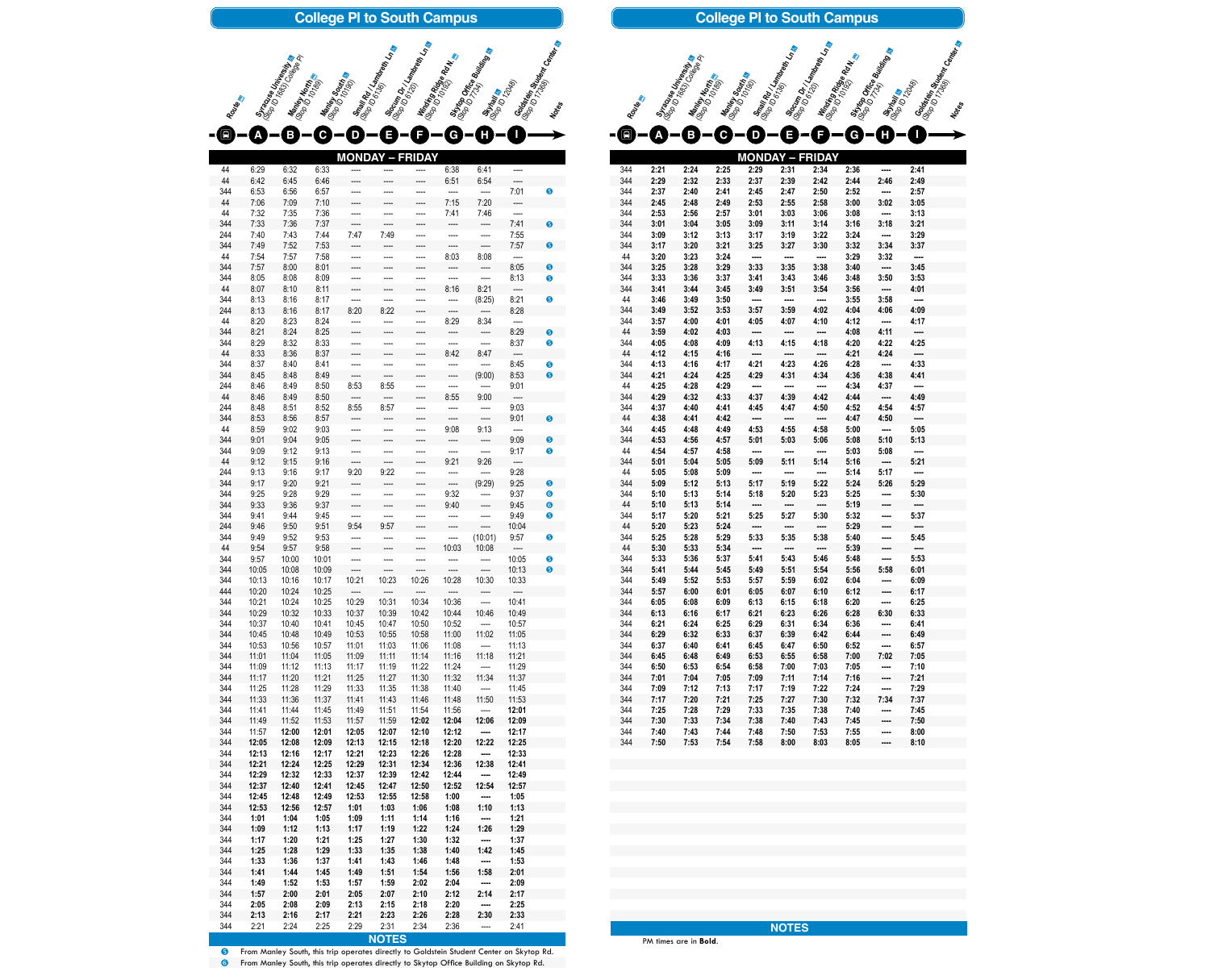| <b>South Campus to College PI</b> |                                                                                                                                                                                                                                                                                                                                                                                                                                                                                                        |                                                                                                                                                                                                                                                                                                                                                                                                                                                                                                        |                                                                                                        |                                       |                                  |                                                                |                                                           |                     |                |                       |
|-----------------------------------|--------------------------------------------------------------------------------------------------------------------------------------------------------------------------------------------------------------------------------------------------------------------------------------------------------------------------------------------------------------------------------------------------------------------------------------------------------------------------------------------------------|--------------------------------------------------------------------------------------------------------------------------------------------------------------------------------------------------------------------------------------------------------------------------------------------------------------------------------------------------------------------------------------------------------------------------------------------------------------------------------------------------------|--------------------------------------------------------------------------------------------------------|---------------------------------------|----------------------------------|----------------------------------------------------------------|-----------------------------------------------------------|---------------------|----------------|-----------------------|
|                                   |                                                                                                                                                                                                                                                                                                                                                                                                                                                                                                        |                                                                                                                                                                                                                                                                                                                                                                                                                                                                                                        |                                                                                                        |                                       |                                  |                                                                |                                                           |                     |                |                       |
|                                   |                                                                                                                                                                                                                                                                                                                                                                                                                                                                                                        | I Styte Office Building                                                                                                                                                                                                                                                                                                                                                                                                                                                                                |                                                                                                        | Salastein Student Genter              | I Minding Ridge Rey,             | Socim Dr. Isambeth India                                       | I Small Rdy<br><sup>OGD II</sup> TXL amp <sub>rompt</sub> |                     |                | I Syracuse University |
| Routes                            |                                                                                                                                                                                                                                                                                                                                                                                                                                                                                                        | Strian &<br><sup>(Siran</sup> ia &                                                                                                                                                                                                                                                                                                                                                                                                                                                                     |                                                                                                        |                                       |                                  |                                                                | I Rantey South &                                          | <b>Mantey North</b> |                |                       |
|                                   | c                                                                                                                                                                                                                                                                                                                                                                                                                                                                                                      |                                                                                                                                                                                                                                                                                                                                                                                                                                                                                                        |                                                                                                        |                                       |                                  |                                                                |                                                           |                     |                |                       |
|                                   |                                                                                                                                                                                                                                                                                                                                                                                                                                                                                                        |                                                                                                                                                                                                                                                                                                                                                                                                                                                                                                        |                                                                                                        | <b>MONDA</b>                          |                                  | <b>DAY</b><br><b>FRI</b>                                       |                                                           |                     |                |                       |
| 44                                | 6:14                                                                                                                                                                                                                                                                                                                                                                                                                                                                                                   | 6:17                                                                                                                                                                                                                                                                                                                                                                                                                                                                                                   |                                                                                                        |                                       |                                  |                                                                | 6:20                                                      | 6:21                | 6:29           |                       |
| 44<br>44                          | 6:27<br>6:38                                                                                                                                                                                                                                                                                                                                                                                                                                                                                           | 6:30<br>6:41                                                                                                                                                                                                                                                                                                                                                                                                                                                                                           | 6:31                                                                                                   |                                       |                                  |                                                                | 6:33<br>6:44                                              | 6:34<br>6:45        | 6:42<br>6:53   |                       |
| 44<br>344                         | 6:51                                                                                                                                                                                                                                                                                                                                                                                                                                                                                                   | 6:54                                                                                                                                                                                                                                                                                                                                                                                                                                                                                                   | 7:05                                                                                                   | 7:07                                  | 7:10                             | 7:12                                                           | 6:57                                                      | 6:58<br>7:18        | 7:06<br>7:25   | $\bf{Q}$              |
| 44                                | 7:17                                                                                                                                                                                                                                                                                                                                                                                                                                                                                                   | 7:20                                                                                                                                                                                                                                                                                                                                                                                                                                                                                                   |                                                                                                        |                                       |                                  |                                                                | 7:17<br>7:23                                              | 7:24                | 7:32           |                       |
| 344<br>344                        |                                                                                                                                                                                                                                                                                                                                                                                                                                                                                                        | (7:21)                                                                                                                                                                                                                                                                                                                                                                                                                                                                                                 | 7:13<br>7:19                                                                                           | 7:15<br>7:23                          | 7:18<br>7:26                     | 7:20<br>7:28                                                   | 7:25<br>7:33                                              | 7:26<br>7:34        | 7:33<br>7:41   | ❸                     |
| 44                                |                                                                                                                                                                                                                                                                                                                                                                                                                                                                                                        |                                                                                                                                                                                                                                                                                                                                                                                                                                                                                                        |                                                                                                        |                                       |                                  |                                                                | 7:38                                                      | 7:39                | 7:46           |                       |
| 344<br>44                         | 7:39                                                                                                                                                                                                                                                                                                                                                                                                                                                                                                   | 7:42                                                                                                                                                                                                                                                                                                                                                                                                                                                                                                   | 7:29                                                                                                   | 7:31                                  | 7:34                             | 7:36                                                           | 7:41<br>7:45                                              | 7:42<br>7:46        | 7:49<br>7:54   |                       |
| 244                               |                                                                                                                                                                                                                                                                                                                                                                                                                                                                                                        |                                                                                                                                                                                                                                                                                                                                                                                                                                                                                                        | 7:37                                                                                                   | ----                                  | 7:41                             | 7:44                                                           | 7:47                                                      | 7:48                | 7:55           |                       |
| 344<br>44                         | 7:04                                                                                                                                                                                                                                                                                                                                                                                                                                                                                                   | 7:46                                                                                                                                                                                                                                                                                                                                                                                                                                                                                                   | 7:37                                                                                                   | 7:39                                  | 7:42                             | 7:44                                                           | 7:49<br>7:49                                              | 7:50<br>7:50        | 7:57<br>7:58   | ❹                     |
| 344                               |                                                                                                                                                                                                                                                                                                                                                                                                                                                                                                        |                                                                                                                                                                                                                                                                                                                                                                                                                                                                                                        | 7:45                                                                                                   | 7:47                                  | 7:50                             | 7:52                                                           | 7:57                                                      | 7:58                | 8:05           |                       |
| 44<br>244                         | 7:52                                                                                                                                                                                                                                                                                                                                                                                                                                                                                                   | 7:55                                                                                                                                                                                                                                                                                                                                                                                                                                                                                                   | 7:52                                                                                                   |                                       | 7:56                             | 7:59                                                           | 7:58<br>8:02                                              | 7:59<br>8:03        | 8:07<br>8:10   |                       |
| 344                               |                                                                                                                                                                                                                                                                                                                                                                                                                                                                                                        | (7:53)                                                                                                                                                                                                                                                                                                                                                                                                                                                                                                 | 7:51                                                                                                   | 7:55                                  | 7:58                             | 8:00                                                           | 8:05                                                      | 8:06                | 8:13           | ❸                     |
| 244<br>244                        |                                                                                                                                                                                                                                                                                                                                                                                                                                                                                                        | $\cdots$                                                                                                                                                                                                                                                                                                                                                                                                                                                                                               | 7:55<br>7:58                                                                                           | ----<br>$\overline{\phantom{a}}$      | 7:59<br>8:02                     | 8:02<br>8:05                                                   | 8:05<br>8:08                                              | 8:06<br>8:09        | 8:13<br>8:16   |                       |
| 244                               | $\cdots$                                                                                                                                                                                                                                                                                                                                                                                                                                                                                               | $\overline{a}$                                                                                                                                                                                                                                                                                                                                                                                                                                                                                         | 8:02                                                                                                   | $\cdots$                              | 8:06                             | 8:09                                                           | 8:12                                                      | 8:13                | 8:20           |                       |
| 44<br>344                         | 8:05<br>$\cdots$                                                                                                                                                                                                                                                                                                                                                                                                                                                                                       | 8:08<br>$\overline{\phantom{a}}$                                                                                                                                                                                                                                                                                                                                                                                                                                                                       | $\overline{\phantom{a}}$<br>8:01                                                                       | $\hspace{1.5cm} \textbf{---}$<br>8:03 | $\overline{\phantom{a}}$<br>8:06 | $\overline{\phantom{a}}$<br>8:08                               | 8:11<br>8:13                                              | 8:12<br>8:14        | 8:20<br>8:21   |                       |
| 244                               | $\overline{\phantom{a}}$                                                                                                                                                                                                                                                                                                                                                                                                                                                                               | $\overline{\phantom{a}}$                                                                                                                                                                                                                                                                                                                                                                                                                                                                               | 8:04<br>$\overline{\phantom{a}}$                                                                       | $\cdots$                              | 8:08                             | 8:11                                                           | 8:14                                                      | 8:15                | 8:22           |                       |
| 44<br>344                         | $\cdots$<br>$\overline{\phantom{a}}$                                                                                                                                                                                                                                                                                                                                                                                                                                                                   | ----<br>----                                                                                                                                                                                                                                                                                                                                                                                                                                                                                           | 8:07                                                                                                   | $\cdots$<br>8:09                      | $\cdots$<br>8:12                 | $\frac{1}{2} \frac{1}{2} \left( \frac{1}{2} \right)^2$<br>8:14 | 8:17<br>8:19                                              | 8:18<br>8:20        | 8:25<br>8:27   | ❹                     |
| 344<br>44                         | $\cdots$                                                                                                                                                                                                                                                                                                                                                                                                                                                                                               | $\sim$                                                                                                                                                                                                                                                                                                                                                                                                                                                                                                 | 8:09                                                                                                   | 8:11                                  | 8:14                             | 8:16                                                           | 8:21                                                      | 8:22                | 8:29           | $\bullet$             |
| 344                               | 8:18<br>$\overline{\phantom{a}}$                                                                                                                                                                                                                                                                                                                                                                                                                                                                       | 8:21<br>$\frac{1}{2}$                                                                                                                                                                                                                                                                                                                                                                                                                                                                                  | $\overline{\phantom{a}}$<br>8:17                                                                       | $\sim$<br>8:19                        | $\overline{\phantom{a}}$<br>8:22 | $---$<br>8:24                                                  | 8:24<br>8:29                                              | 8:25<br>8:30        | 8:33<br>8:37   |                       |
| 244<br>344                        | ----                                                                                                                                                                                                                                                                                                                                                                                                                                                                                                   | $\overline{\phantom{a}}$                                                                                                                                                                                                                                                                                                                                                                                                                                                                               | 8:25                                                                                                   | -----<br>8:27                         | 8:29                             | 8:32                                                           | 8:35<br>8:37                                              | 8:36                | 8:04           |                       |
| 244                               | $\overline{\phantom{a}}$<br>$\overline{\phantom{a}}$                                                                                                                                                                                                                                                                                                                                                                                                                                                   | (8:25)<br>$\overline{\phantom{a}}$                                                                                                                                                                                                                                                                                                                                                                                                                                                                     | 8:23<br>8:28                                                                                           | $\frac{1}{2}$                         | 8:30<br>8:32                     | 8:32<br>8:35                                                   | 8:38                                                      | 8:38<br>8:39        | 8:45<br>8:46   | ❸                     |
| 44<br>344                         | 8:31<br>$\cdots$                                                                                                                                                                                                                                                                                                                                                                                                                                                                                       | 8:34<br>$\overline{\phantom{a}}$                                                                                                                                                                                                                                                                                                                                                                                                                                                                       | $\overline{\phantom{a}}$<br>8:28                                                                       | $\overline{\phantom{a}}$<br>8:30      | $\overline{\phantom{a}}$<br>8:33 | $\frac{1}{2}$<br>8:35                                          | 8:37<br>8:40                                              | 8:38<br>8:41        | 8:46<br>8:48   |                       |
| 344                               | $\cdots$                                                                                                                                                                                                                                                                                                                                                                                                                                                                                               | $\sim$                                                                                                                                                                                                                                                                                                                                                                                                                                                                                                 | 8:28                                                                                                   | 8:30                                  | 8:33                             | 8:35                                                           | 8:40                                                      | 8:41                | 8:48           |                       |
| 344<br>244                        | $\overline{\phantom{a}}$<br>----                                                                                                                                                                                                                                                                                                                                                                                                                                                                       | $\overline{\phantom{a}}$<br>----                                                                                                                                                                                                                                                                                                                                                                                                                                                                       | 8:29<br>8:32                                                                                           | 8:31<br>$\overline{\phantom{a}}$      | 8:34<br>8:36                     | 8:36<br>8:39                                                   | 8:41<br>8:42                                              | 8:42<br>8:04        | 8:49<br>8:50   |                       |
| 344                               | $\cdots$                                                                                                                                                                                                                                                                                                                                                                                                                                                                                               | $\overline{\phantom{a}}$                                                                                                                                                                                                                                                                                                                                                                                                                                                                               | 8:33                                                                                                   | 8:35                                  | 8:38                             | 8:40                                                           | 8:45                                                      | 8:46                | 8:53           |                       |
| 44<br>344                         | 8:44<br>$\sim$                                                                                                                                                                                                                                                                                                                                                                                                                                                                                         | 8:47<br>$\sim$ $\sim$                                                                                                                                                                                                                                                                                                                                                                                                                                                                                  | $\overline{\phantom{a}}$<br>8:41                                                                       | $\sim$ $\sim$ $\sim$<br>8:04          | $\cdots$<br>8:46                 | $\cdots$<br>8:48                                               | 8:50<br>8:53                                              | 8:51<br>8:54        | 8:59<br>9:01   | $\bullet$             |
| 244                               | $\cdots$                                                                                                                                                                                                                                                                                                                                                                                                                                                                                               | $\overline{\phantom{a}}$                                                                                                                                                                                                                                                                                                                                                                                                                                                                               | 8:50                                                                                                   | $\overline{\phantom{a}}$              | 8:54                             | 8:57                                                           | 9:00                                                      | 9:01                | 9:08           |                       |
| 344<br>44                         | $\overline{\phantom{a}}$<br>8:57                                                                                                                                                                                                                                                                                                                                                                                                                                                                       | $\overline{\phantom{a}}$<br>9:00                                                                                                                                                                                                                                                                                                                                                                                                                                                                       | 8:49<br>$\frac{1}{2} \left( \frac{1}{2} \right) \left( \frac{1}{2} \right) \left( \frac{1}{2} \right)$ | 8:51<br>$\sim$ $\sim$                 | 8:54<br>$\cdots$                 | 8:56<br>$\frac{1}{2}$                                          | 9:01<br>9:03                                              | 9:02<br>9:04        | 9:09<br>9:12   |                       |
| 244                               | $\cdots$                                                                                                                                                                                                                                                                                                                                                                                                                                                                                               | ----                                                                                                                                                                                                                                                                                                                                                                                                                                                                                                   | 8:55                                                                                                   | $---$                                 | 8:59                             | 9:02                                                           | 9:05                                                      | 9:06                | 9:13           |                       |
| 344<br>244                        | $\overline{\phantom{a}}$<br>----                                                                                                                                                                                                                                                                                                                                                                                                                                                                       | ----<br>----                                                                                                                                                                                                                                                                                                                                                                                                                                                                                           | 8:55<br>8:57                                                                                           | 8:57<br>$\overline{\phantom{a}}$      | 9:00<br>9:01                     | 9:02<br>9:04                                                   | 9:07<br>9:07                                              | 9:08<br>9:08        | 9:15<br>9:15   |                       |
| 344                               | $\cdots$                                                                                                                                                                                                                                                                                                                                                                                                                                                                                               | $\sim$                                                                                                                                                                                                                                                                                                                                                                                                                                                                                                 | 8:56                                                                                                   | 8:58                                  | 9:01                             | 9:03                                                           | 9:08                                                      | 9:09                | 9:16           |                       |
| 444<br>244                        | ----<br>$\cdots$                                                                                                                                                                                                                                                                                                                                                                                                                                                                                       | $\overline{\phantom{a}}$<br>$\overline{\phantom{a}}$                                                                                                                                                                                                                                                                                                                                                                                                                                                   | $\overline{\phantom{a}}$<br>9:00                                                                       | $\cdots$<br>$\overline{\phantom{a}}$  | $\sim$<br>9:04                   | 9:06<br>9:07                                                   | 9:09<br>9:10                                              | 9:10<br>9:11        | 9:17<br>9:18   | ❸                     |
| 344                               | $\frac{1}{2}$                                                                                                                                                                                                                                                                                                                                                                                                                                                                                          | (9:00)                                                                                                                                                                                                                                                                                                                                                                                                                                                                                                 | 8:58                                                                                                   | 9:02                                  | 9:05                             | 9:07                                                           | 9:12                                                      | 9:13                | 9:20           |                       |
| 344<br>244                        | $\frac{1}{2} \left( \frac{1}{2} \right) \left( \frac{1}{2} \right) \left( \frac{1}{2} \right) \left( \frac{1}{2} \right) \left( \frac{1}{2} \right) \left( \frac{1}{2} \right) \left( \frac{1}{2} \right) \left( \frac{1}{2} \right) \left( \frac{1}{2} \right) \left( \frac{1}{2} \right) \left( \frac{1}{2} \right) \left( \frac{1}{2} \right) \left( \frac{1}{2} \right) \left( \frac{1}{2} \right) \left( \frac{1}{2} \right) \left( \frac{1}{2} \right) \left( \frac$<br>$\overline{\phantom{a}}$ | $\frac{1}{2} \left( \frac{1}{2} \right) \left( \frac{1}{2} \right) \left( \frac{1}{2} \right) \left( \frac{1}{2} \right) \left( \frac{1}{2} \right) \left( \frac{1}{2} \right) \left( \frac{1}{2} \right) \left( \frac{1}{2} \right) \left( \frac{1}{2} \right) \left( \frac{1}{2} \right) \left( \frac{1}{2} \right) \left( \frac{1}{2} \right) \left( \frac{1}{2} \right) \left( \frac{1}{2} \right) \left( \frac{1}{2} \right) \left( \frac{1}{2} \right) \left( \frac$<br>$\overline{\phantom{a}}$ | 9:01<br>9:03                                                                                           | 9:03<br>$\overline{\phantom{a}}$      | 9:06<br>9:07                     | 9:08<br>9:10                                                   | 9:13<br>9:13                                              | 9:14<br>9:14        | 9:21<br>9:21   |                       |
| 244                               |                                                                                                                                                                                                                                                                                                                                                                                                                                                                                                        |                                                                                                                                                                                                                                                                                                                                                                                                                                                                                                        | 9:05                                                                                                   |                                       | 9:09                             | 9:12                                                           | 9:15                                                      | 9:16                | 9:23           |                       |
| 44<br>344                         | ----                                                                                                                                                                                                                                                                                                                                                                                                                                                                                                   | ----                                                                                                                                                                                                                                                                                                                                                                                                                                                                                                   | ----<br>9:05                                                                                           | 9:07                                  | ----<br>9:10                     | $\overline{\phantom{a}}$<br>9:12                               | 9:15<br>9:17                                              | 9:16<br>9:18        | 9:23<br>9:25   |                       |
| 44                                | 9:10                                                                                                                                                                                                                                                                                                                                                                                                                                                                                                   | 9:13                                                                                                                                                                                                                                                                                                                                                                                                                                                                                                   | $\overline{a}$                                                                                         | ----                                  | ----                             | ----                                                           | 9:16                                                      | 9:17                | 9:25           | ❸                     |
| 344<br>44                         | ----<br>9:23                                                                                                                                                                                                                                                                                                                                                                                                                                                                                           | ----<br>9:26                                                                                                                                                                                                                                                                                                                                                                                                                                                                                           | 9:13<br>$\overline{\phantom{a}}$                                                                       | 9:15<br>----                          | 9:18<br>----                     | 9:20<br>$\overline{\phantom{a}}$                               | 9:25<br>9:29                                              | 9:26<br>9:30        | 9:33<br>9:38   | $\bullet$<br>€        |
| 344<br>244                        | ----                                                                                                                                                                                                                                                                                                                                                                                                                                                                                                   | ----<br>----                                                                                                                                                                                                                                                                                                                                                                                                                                                                                           | 9:21<br>9:28                                                                                           | 9:23<br>$\overline{\phantom{a}}$      | 9:26<br>9:32                     | 9:28<br>9:35                                                   | 9:33<br>9:38                                              | 9:34<br>9:39        | 9:41<br>9:46   |                       |
| 344                               | ----                                                                                                                                                                                                                                                                                                                                                                                                                                                                                                   | (9:29)                                                                                                                                                                                                                                                                                                                                                                                                                                                                                                 | 9:27                                                                                                   | 9:31                                  | 9:34                             | 9:36                                                           | 9:41                                                      | 9:42                | 9:49           | ❸                     |
| 44<br>344                         | 9:39<br>9:32                                                                                                                                                                                                                                                                                                                                                                                                                                                                                           | 9:42<br>----                                                                                                                                                                                                                                                                                                                                                                                                                                                                                           | $\overline{\phantom{a}}$<br>9:37                                                                       | $\overline{\phantom{a}}$<br>9:39      | ----<br>9:42                     | $\overline{\phantom{a}}$<br>9:44                               | 9:45<br>9:49                                              | 9:46<br>9:50        | 9:54<br>9:57   |                       |
| 344                               | 9:40                                                                                                                                                                                                                                                                                                                                                                                                                                                                                                   | ----                                                                                                                                                                                                                                                                                                                                                                                                                                                                                                   | 9:45                                                                                                   | 9:47                                  | 9:50                             | 9:52                                                           | 9:57                                                      | 9:58                | 10:05          | $\bullet$             |
| 344<br>44                         | $\overline{a}$<br>10:05                                                                                                                                                                                                                                                                                                                                                                                                                                                                                | ----<br>10:08                                                                                                                                                                                                                                                                                                                                                                                                                                                                                          | 9:53<br>$\overline{\phantom{a}}$                                                                       | 9:55<br>----                          | 9:58<br>----                     | 10:00<br>$\overline{\phantom{a}}$                              | 10:05<br>10:11                                            | 10:06<br>10:12      | 10:13<br>10:20 |                       |
| 344                               | ----                                                                                                                                                                                                                                                                                                                                                                                                                                                                                                   | (10:01)                                                                                                                                                                                                                                                                                                                                                                                                                                                                                                | 9:59                                                                                                   | 10:03                                 | 10:06                            | 10:08                                                          | 10:13                                                     | 10:14               | 10:21          | ❸                     |
| 244<br>344                        | ----<br>----                                                                                                                                                                                                                                                                                                                                                                                                                                                                                           | ----                                                                                                                                                                                                                                                                                                                                                                                                                                                                                                   | 10:04<br>10:09                                                                                         | $\overline{\phantom{a}}$<br>10:11     | 10:08<br>10:14                   | 10:11<br>10:16                                                 | 10:14<br>10:21                                            | 10:15<br>10:22      | 10:22<br>10:29 |                       |
| 344                               |                                                                                                                                                                                                                                                                                                                                                                                                                                                                                                        |                                                                                                                                                                                                                                                                                                                                                                                                                                                                                                        | 10:17                                                                                                  | 10:19                                 | 10:22                            | 10:24                                                          | 10:29                                                     | 10:30               | 10:37          | $\bullet$             |

**MONDAY – FRIDAY** 444 ---- ---- ---- ---- ---- 10:29 10:32 10:33 10:40 344 ---- ---- 10:25 10:27 10:30 10:32 10:37 10:38 10:45 244 ---- ---- 10:30 ---- 10:34 10:37 10:40 10:41 10:48 10:28 10:30 10:33 10:35 10:38 10:40 10:45 10:46 10:53 10:36 ---- 10:41 10:04 10:46 10:48 10:53 10:54 11:01 10:44 10:46 10:49 10:51 10:54 10:56 11:01 11:02 11:09 10:52 ---- 10:57 10:59 11:02 11:04 11:09 11:10 11:17 11:00 11:02 11:05 11:07 11:10 11:12 11:17 11:18 11:25 11:08 ---- 11:13 11:15 11:18 11:20 11:25 11:26 11:33 11:16 11:18 11:21 11:23 11:26 11:28 11:33 11:34 11:41 11:24 ---- 11:29 11:31 11:34 11:36 11:41 11:42 11:49 11:32 11:34 11:37 11:39 11:42 11:44 11:49 11:50 11:57 11:40 ---- 11:45 11:47 11:50 11:52 11:57 11:58 **12:05** 11:48 11:50 11:53 11:55 11:58 **12:00 12:05 12:06 12:13** 11:56 ---- **12:01 12:03 12:06 12:08 12:13 12:14 12:21 12:04 12:06 12:09 12:11 12:14 12:16 12:21 12:22 12:29 12:12 ---- 12:17 12:19 12:22 12:24 12:29 12:30 12:37 12:20 12:22 12:25 12:27 12:30 12:32 12:37 12:38 12:45 12:28 ---- 12:33 12:35 12:38 12:40 12:45 12:46 12:53 12:36 12:38 12:41 12:04 12:46 12:48 12:53 12:54 1:01 12:44 ---- 12:49 12:51 12:54 12:56 1:01 1:02 1:09 12:52 12:54 12:57 12:59 1:02 1:04 1:09 1:10 1:17 1:00 ---- 1:05 1:07 1:10 1:12 1:17 1:18 1:25 ---- ---- 1:13 1:15 1:18 1:20 1:25 1:26 1:33 1:08 1:10 1:15 1:17 1:20 1:22 1:27 1:28 1:35 1:16 ---- 1:21 1:23 1:26 1:28 1:33 1:34 1:41 1:24 1:26 1:29 1:31 1:34 1:36 1:41 1:42 1:49 1:32 ---- 1:37 1:39 1:42 1:44 1:49 1:50 1:57 1:40 1:42 1:45 1:47 1:50 1:52 1:57 1:58 2:05 1:48 ---- 1:53 1:55 1:58 2:00 2:05 2:06 2:13 1:56 1:58 2:01 2:03 2:06 2:08 2:13 2:14 2:21 2:04 ---- 2:09 2:11 2:14 2:16 2:21 2:22 2:29 2:12 2:14 2:17 2:19 2:22 2:24 2:29 2:30 2:37 2:20 ---- 2:25 2:27 2:30 2:32 2:37 2:38 2:45 2:28 2:30 2:33 2:35 2:38 2:40 2:45 2:46 2:53 2:36 ---- 2:41 2:04 2:46 2:48 2:53 2:54 3:01 2:44 2:46 2:49 2:51 2:54 2:56 3:01 3:02 3:09 2:52 ---- 2:57 2:59 3:02 3:04 3:09 3:10 3:17 3:00 3:02 3:05 3:07 3:10 3:12 3:17 3:18 3:25 3:08 ---- 3:13 3:15 3:18 3:20 3:25 3:26 3:33 3:16 3:18 3:21 3:23 3:26 3:28 3:33 3:34 3:41 3:29 3:32 ---- ---- ---- ---- 3:36 3:37 3:44 3:24 ---- 3:29 3:31 3:34 3:36 3:41 3:42 3:49 3:32 3:34 3:37 3:39 3:42 3:44 3:49 3:50 3:57 3:40 ---- 3:45 3:47 3:50 3:52 3:57 3:58 4:05 3:55 3:58 ---- ---- ---- ---- 4:02 4:03 4:10 3:48 3:50 3:53 3:55 3:58 4:00 4:05 4:06 4:13 3:56 ---- 4:01 4:03 4:06 4:08 4:13 4:14 4:21 4:08 4:11 ---- ---- ---- ---- 4:15 4:16 4:23 4:04 4:06 4:09 4:11 4:14 4:16 4:21 4:22 4:29 4:21 4:24 ---- ---- ---- ---- 4:28 4:29 4:36 4:12 ---- 4:17 4:19 4:22 4:24 4:29 4:30 4:37 4:20 4:22 4:25 4:27 4:30 4:32 4:37 4:38 4:45 4:34 4:37 ---- ---- ---- ---- 4:41 4:42 4:49 4:28 ---- 4:33 4:35 4:38 4:40 4:45 4:46 4:53 4:36 4:38 4:41 4:04 4:46 4:48 4:53 4:54 5:01 4:47 4:50 ---- ---- ---- ---- 4:54 4:55 5:02 4:44 ---- 4:49 4:51 4:54 4:56 5:01 5:02 5:09 4:52 4:54 4:57 4:59 5:02 5:04 5:09 5:10 5:17 5:05 5:08 ---- ---- ---- ---- 5:12 5:13 5:20 5:00 ---- 5:05 5:07 5:10 5:12 5:17 5:18 5:25 5:14 5:17 ---- ---- ---- ---- 5:21 5:22 5:29 5:08 5:10 5:13 5:15 5:18 5:20 5:25 5:26 5:33 5:16 ---- 5:21 5:23 5:26 5:28 5:33 5:34 5:41 5:24 5:26 5:29 5:31 5:34 5:36 5:41 5:42 5:49 5:32 ---- 5:37 5:39 5:42 5:44 5:49 5:50 5:57 ---- ---- 5:45 5:47 5:50 5:52 5:57 5:58 6:05 5:48 ---- 5:53 5:55 5:58 6:00 6:05 6:06 6:13 5:56 5:58 6:01 6:03 6:06 6:08 6:13 6:14 6:21 6:04 ---- 6:09 6:11 6:14 6:16 6:21 6:22 6:29 Winding Ridge Rd N. Senat**<br>(Stop ID 10196 Rd N<br>Stop ID 10199 Rd N. Se **Goldstein Student Center**<br>(Sop 10 17368 ant Center **Skyhall a**<br>(Stop ID 120<sub>48)</sub> **Stytop Office Building Slocum Dr / Lambreth Ln and Slocum Dr / Lambreth Ln and Lambreth Ln and Lambreth Ln and Lambreth Ln and Lambreth Ln and Lambreth Ln and Lambreth Ln and Lambreth Ln and Lambreth Lambreth Lambreth Lambreth Lambreth Lambreth** Route & **Small Rd / Lambreth Ln &**<br>(Stop ID **Rd / Lambreth Ln**<br>(Stanle). 8-6-0-0-6-0-0-6-6 **Manley South & Manley North**<br>(Stop ID Morth) **NOTES**

**South Campus to College Pl**

**O** This trip runs on Friday only.

**6** This trip continues as a 43 Waverly Ave. **4** This trip continues as a 443 Connective Corridor. **O** This trip runs on Friday only.

**43** This trip continues as a 443 Connective Corridor.

**8** This trip continues as a 43 Waverly Ave.



| 10:40<br>10:45 |    |
|----------------|----|
| 10:48          |    |
| 10:53<br>11:01 | 6  |
| 11:09          | 4  |
| 11:17          |    |
| 11:25<br>11:33 | 6  |
| 11:41          | 4  |
| 11:49<br>11:57 | ❸  |
| 12:05          | Ø) |
| 12:13          | 4  |
| 12:21<br>12:29 |    |
| 12:37          |    |
| 12:45<br>12:53 | 4  |
| 1:01           | 8  |
| 1:09           |    |
| 1:17<br>1:25   | 4  |
| 1:33           | 8  |
| 1:35           | 4  |
| 1:41<br>1:49   | Ð  |
| 1:57           |    |
| 2:05<br>2:13   | B  |
| 2:21           | 4  |
| 2:29           |    |
| 2:37<br>2:45   | 8  |
| 2:53           | Ø) |
| 3:01           |    |
| 3:09<br>3:17   | 6  |
| 3:25           | Ø  |
| 3:33<br>3:41   | ß) |
| 3:44           |    |
| 3:49           | Ø  |
| 3:57<br>4:05   |    |
| 4:10           |    |
| 4:13<br>4:21   | 6  |
| 4:23           |    |
| 4:29           | 4  |
| 4:36<br>4:37   |    |
| 4:45           | 8  |
| 4:49<br>4:53   |    |
| 5:01           | 4  |
| 5:02           |    |
| 5:09<br>5:17   |    |
| 5:20           |    |
| 5:25           |    |
| 5:29<br>5:33   | 4  |
| 5:41           |    |
| 5:49<br>5:57   | 3  |
| 6:05           | 4  |
| 6:13           |    |
| 6:21<br>6:29   | B) |
|                |    |

|            |              | I Styte Office Building |              | Salaisein Suuden Centeral | I <b>Minding Ridge Rd II</b> | I Sloum of Handbook In | I Small Roy Langer<br>I Ranky South | I Mantey North | I Syracuse United States |           |
|------------|--------------|-------------------------|--------------|---------------------------|------------------------------|------------------------|-------------------------------------|----------------|--------------------------|-----------|
| Routes     |              | <b>Strian &amp;</b>     |              |                           | 1 (Stop 16) 10195            | (Stop) - 145)          |                                     |                |                          |           |
| Q          | G            | Н                       |              | F                         | E                            | D                      | С                                   | Β              | A                        |           |
|            |              |                         |              | <b>MONDAY</b>             | J                            | <b>FRIDAY</b>          |                                     |                |                          |           |
| 344        | 6:12         | ----                    | 6:17         | 6:19                      | 6:22                         | 6:24                   | 6:29                                | 6:30           | 6:37                     | 4         |
| 344<br>344 | 6:20<br>6:28 | ----<br>6:30            | 6:25<br>6:33 | 6:27<br>6:35              | 6:30<br>6:38                 | 6:32<br>6:40           | 6:37<br>6:45                        | 6:38<br>6:46   | 6:45<br>6:53             | ❸         |
| 344        | 6:36         | ----                    | 6:41         | 6:04                      | 6:46                         | 6:48                   | 6:53                                | 6:54           | 7:01                     |           |
| 344        | 6:44         | ----                    | 6:49         | 6:51                      | 6:54                         | 6:56                   | 7:01                                | 7:02           | 7:09                     | 4         |
| 344<br>344 | 6:52<br>7:00 | ----<br>7:02            | 6:57<br>7:05 | 6:59<br>7:07              | 7:02<br>7:10                 | 7:04<br>7:12           | 7:09<br>7:17                        | 7:10<br>7:18   | 7:17<br>7:25             | ❸         |
| 344        | 7:05         | ----                    | 7:10         | 7:12                      | 7:15                         | 7:17                   | 7:22                                | 7:23           | 7:30                     |           |
| 344<br>344 | 7:16         | ----                    | 7:21         | 7:23                      | 7:26                         | 7:28                   | 7:33                                | 7:34           | 7:41                     | 4         |
| 344        | 7:24<br>7:32 | ----<br>7:34            | 7:29<br>7:37 | 7:31<br>7:39              | 7:34<br>7:42                 | 7:36<br>7:44           | 7:41<br>7:49                        | 7:42<br>7:50   | 7:49<br>7:57             |           |
| 344        | 7:40         | ----                    | 7:45         | 7:47                      | 7:50                         | 7:52                   | 7:57                                | 7:58           | 8:05                     | $\bullet$ |
| 344        | 7:45         | ----                    | 7:50         | 7:52                      | 7:55                         | 7:57                   | 8:02                                | 8:03           | 8:10                     |           |
|            |              |                         |              |                           |                              |                        |                                     |                |                          |           |
|            |              |                         |              |                           |                              |                        |                                     |                |                          |           |
|            |              |                         |              |                           |                              |                        |                                     |                |                          |           |
|            |              |                         |              |                           |                              |                        |                                     |                |                          |           |
|            |              |                         |              |                           |                              |                        |                                     |                |                          |           |
|            |              |                         |              |                           |                              |                        |                                     |                |                          |           |
|            |              |                         |              |                           |                              |                        |                                     |                |                          |           |
|            |              |                         |              |                           |                              |                        |                                     |                |                          |           |
|            |              |                         |              |                           |                              |                        |                                     |                |                          |           |
|            |              |                         |              |                           |                              |                        |                                     |                |                          |           |
|            |              |                         |              |                           |                              |                        |                                     |                |                          |           |
|            |              |                         |              |                           |                              |                        |                                     |                |                          |           |
|            |              |                         |              |                           |                              |                        |                                     |                |                          |           |
|            |              |                         |              |                           |                              |                        |                                     |                |                          |           |
|            |              |                         |              |                           |                              |                        |                                     |                |                          |           |
|            |              |                         |              |                           |                              |                        |                                     |                |                          |           |
|            |              |                         |              |                           |                              |                        |                                     |                |                          |           |
|            |              |                         |              |                           |                              |                        |                                     |                |                          |           |
|            |              |                         |              |                           |                              |                        |                                     |                |                          |           |
|            |              |                         |              |                           |                              |                        |                                     |                |                          |           |
|            |              |                         |              |                           |                              |                        |                                     |                |                          |           |
|            |              |                         |              |                           |                              |                        |                                     |                |                          |           |
|            |              |                         |              |                           |                              |                        |                                     |                |                          |           |
|            |              |                         |              |                           |                              |                        |                                     |                |                          |           |
|            |              |                         |              |                           |                              |                        |                                     |                |                          |           |
|            |              |                         |              |                           |                              |                        |                                     |                |                          |           |
|            |              |                         |              |                           |                              |                        |                                     |                |                          |           |
|            |              |                         |              |                           |                              |                        |                                     |                |                          |           |
|            |              |                         |              |                           |                              |                        |                                     |                |                          |           |
|            |              |                         |              |                           | <b>NOTES</b>                 |                        |                                     |                |                          |           |
|            |              |                         |              |                           |                              |                        |                                     |                |                          |           |

- 
- **4** This trip continues as a 443 Connective Corridor.

**South Campus to College Pl**